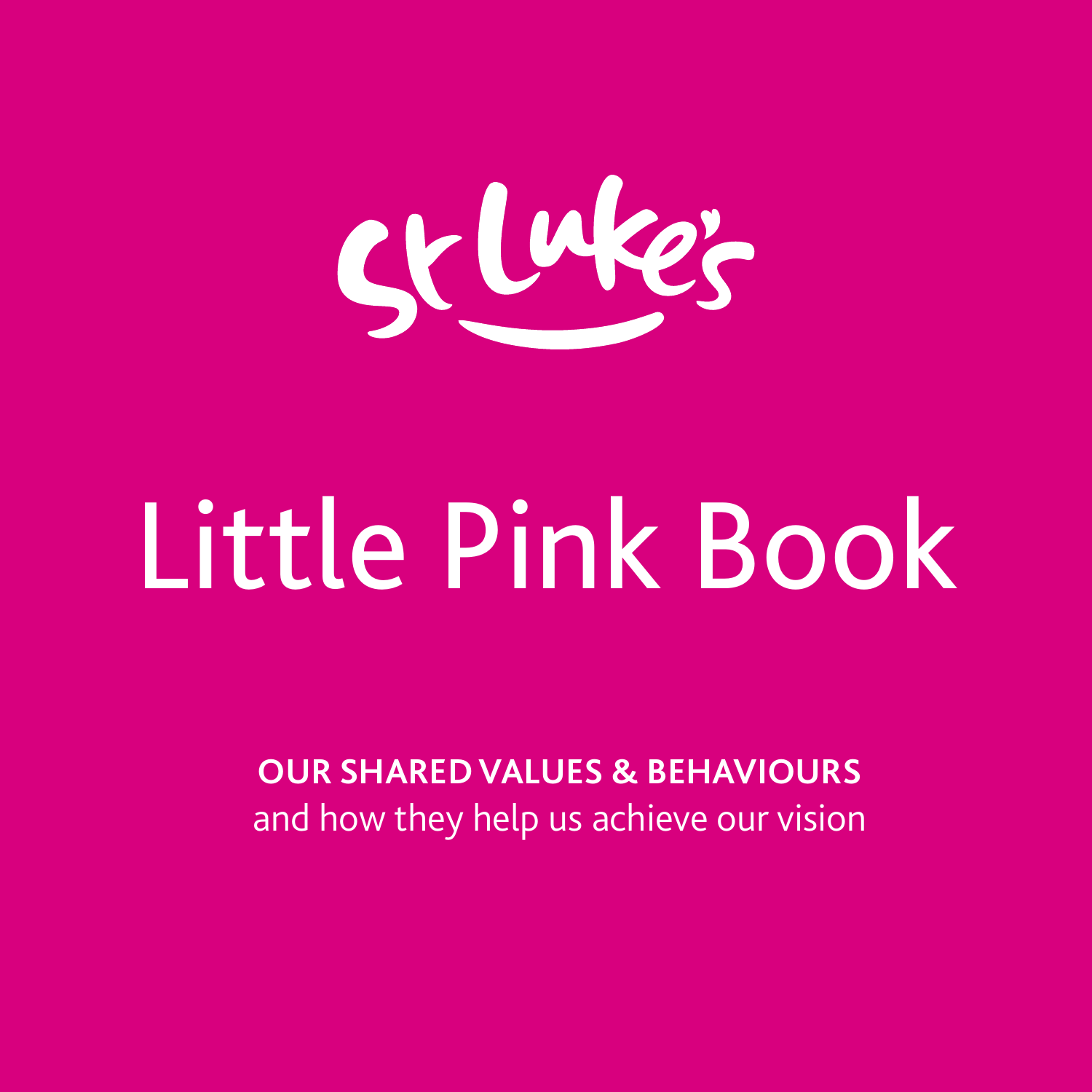We are proud to be able to share our values with you in this booklet. Values are really important throughout every team here at St Luke's.

**We are all responsible for ensuring our values are displayed and for ensuring they are a core part of everything we do. Ignoring our values is not an option for any of us.**

They influence our behaviour, our language, the way we interact with each other as employees and also as human beings. We hope this booklet will help bring our values to life, and will support all of us to put these values into action through our behaviour every day.

hello!

St Luke's is a special place for Sheffield. At Little Common Lane, Clifford House, when we are out in the community and throughout our shops, you can feel the passion, caring and energy for what we all do. Our values run through everything we do. They are what make this organisation feel like St Luke's and they reflect our common purpose.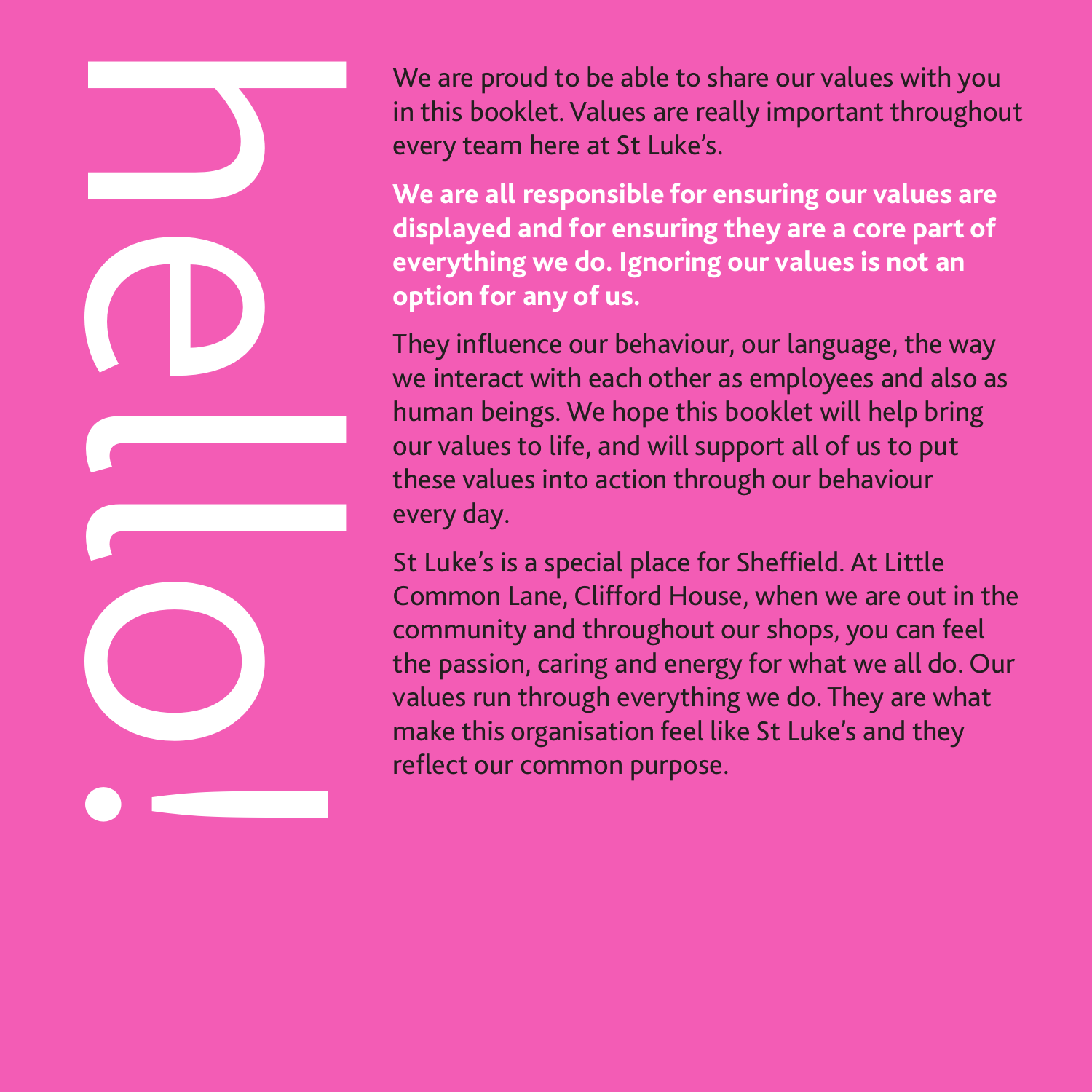Each of our 200 staff and over 700 volunteers bring something unique to St Luke's and each person has a powerful part to play in what we try and achieve for people at some of the most challenging times of their lives.

We certainly feel part of a team here at St Luke's and we really hope you do too. Our team goes the extra mile to ensure we deliver the outstanding service that we do. Whether you are delivering care, raising the income we need to support that care, or supporting the infrastructure that makes it all happen, each of you is essential to making great things happen at St Luke's.



**Peter Hartland**  Chief Executive



**Jo Lenton** Director of Care & Lead for Healthcare Partnerships



**Dr Sam Kyeremateng** Medical Director & Lead for Clinical Programme Development



**Tony Saunders** Director of Finance & Chief Operating Officer



**Kathryn Burkitt** Director of Income, Media & Marketing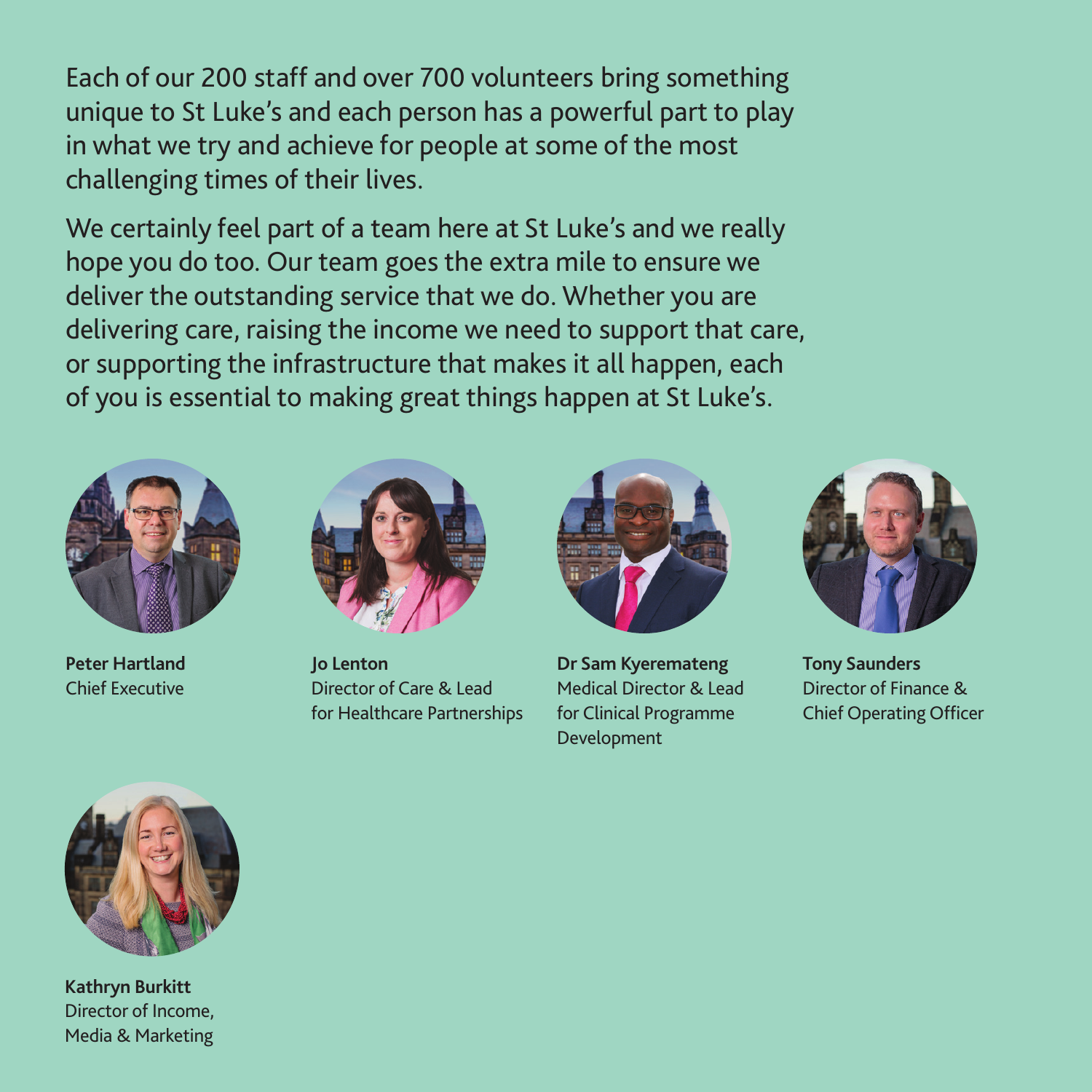# **OUR VISION**

Supporting and caring for everyone affected by terminal illness in Sheffield.

# **OUR MISSION**

To deliver the best possible palliative care in Sheffield, whilst developing and driving continual improvements for everyone affected by terminal illness.

# **OUR PROMISE**

St Luke's is dedicated to the wellbeing of the terminally ill in Sheffield and their loved ones. No patient or family is ever the same, and our journey with each individual is unique. Above all, we are about life, and enabling our patients and their loved ones to live theirs and die with dignity and respect.

# **OUR VALUES**

The Board and Executive agreed St Luke's organisational values in 2015 ensuring they reflect our culture and what we want to achieve together. We have four simple values which set out how we work together to achieve success at St Luke's.

No matter what area of St Luke's we work in and no matter who we work for, we are committed to the following ways of working:

- **Compassionate**
- **Dignified**
- **Inspired**
- **Pioneering**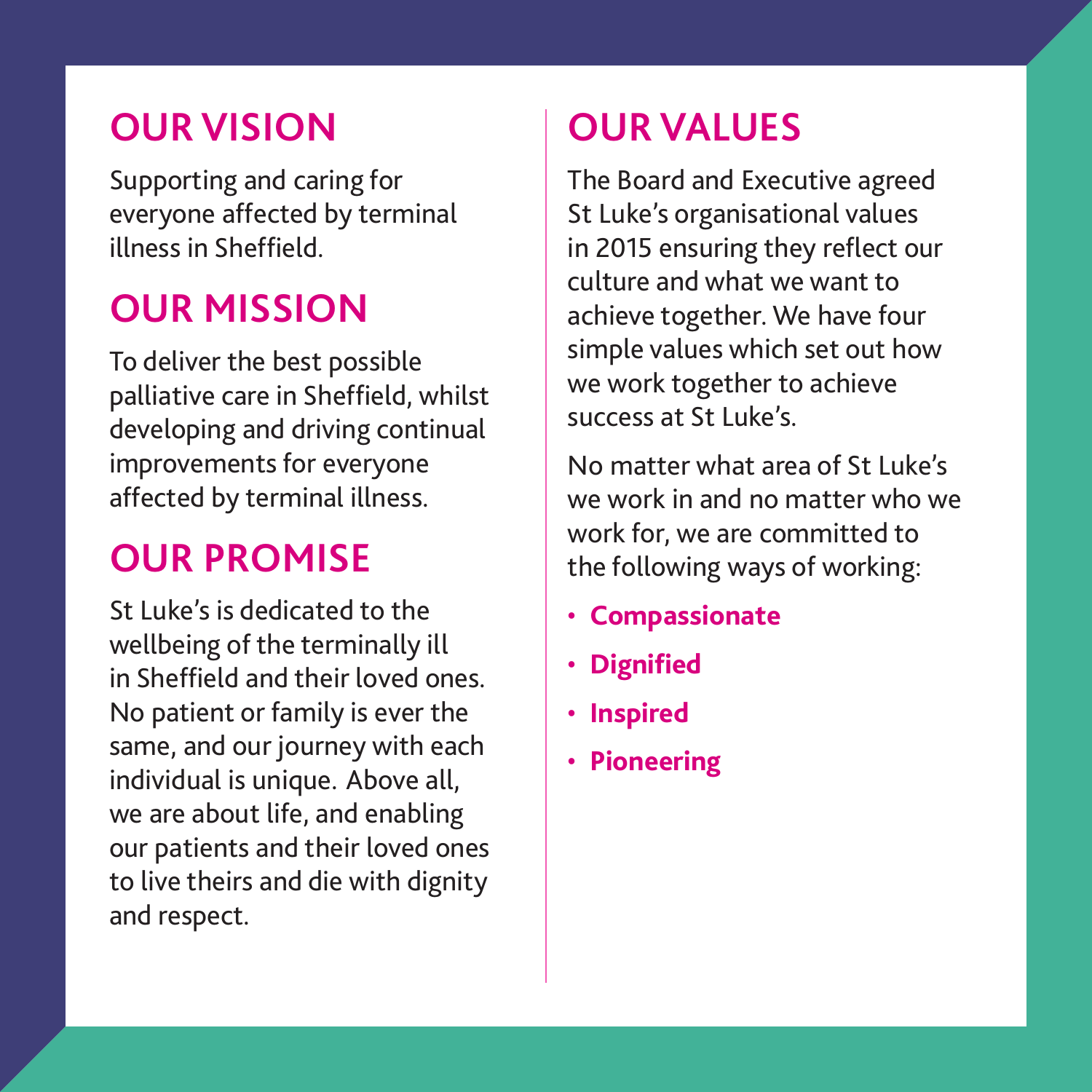#### **OUR BEHAVIOURS**

Attached to each value are ways of behaving that reflect what we will see if we are living our St Luke's values. Certain values may have a range of meanings in different areas of the organisation. It may be obvious how a value such as Pioneering (for example) is seen to be working in a particular team, but maybe not so obvious in another team. However, there are some common behaviours we expect to see across St Luke's, regardless of the role you perform.

The values and behaviours outline an expected standard for all of us, and will provide additional focus for our ongoing learning and development.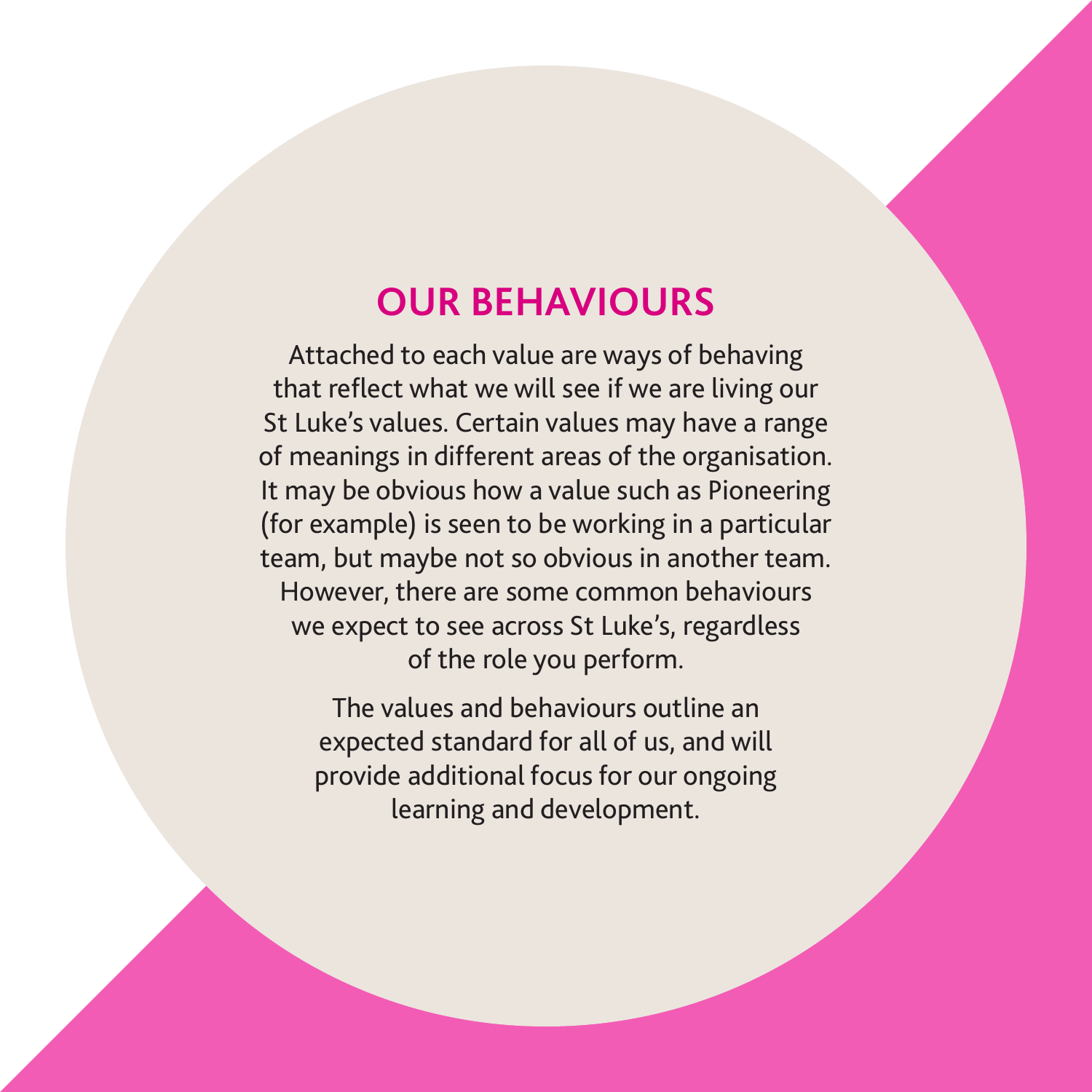### Our values & associated behaviours

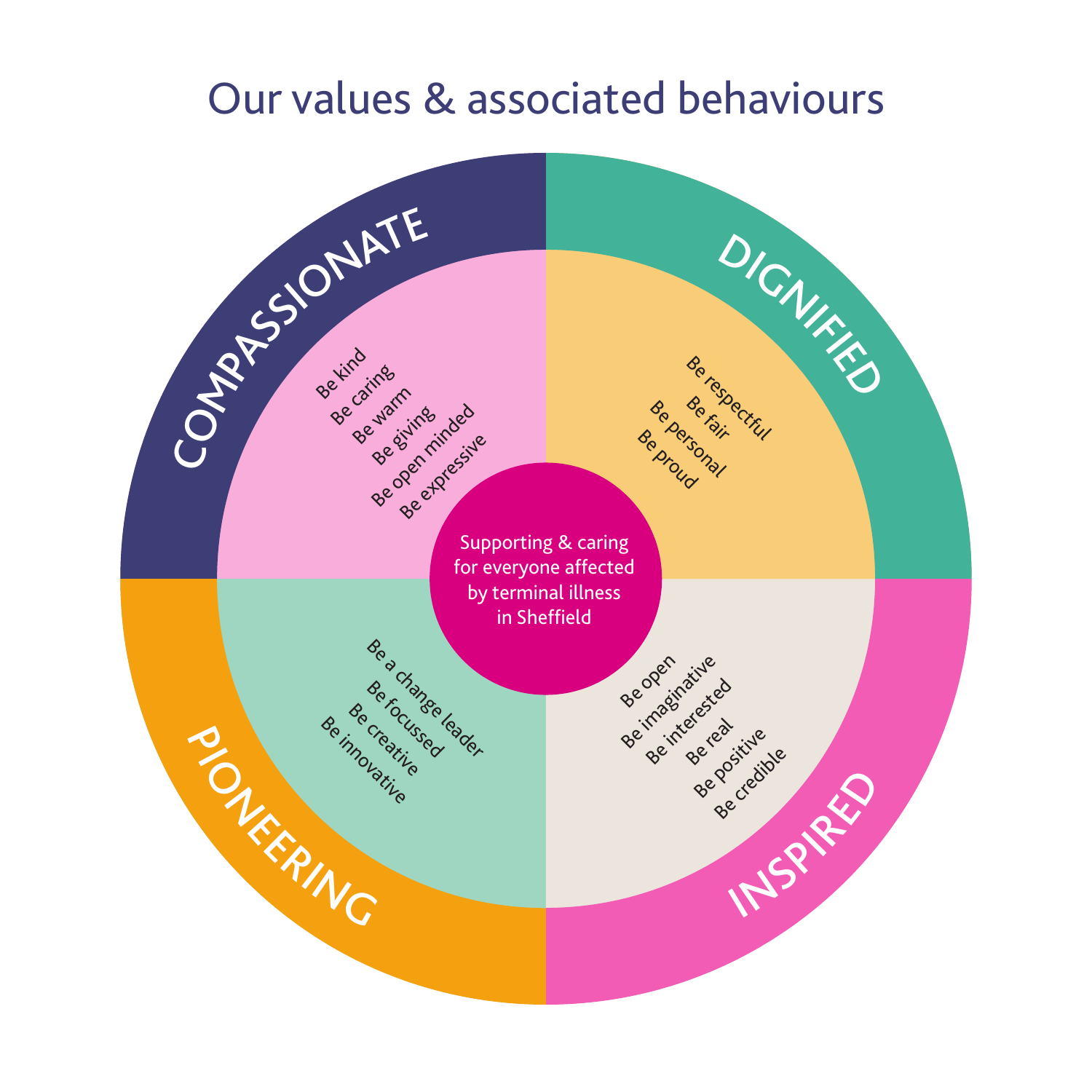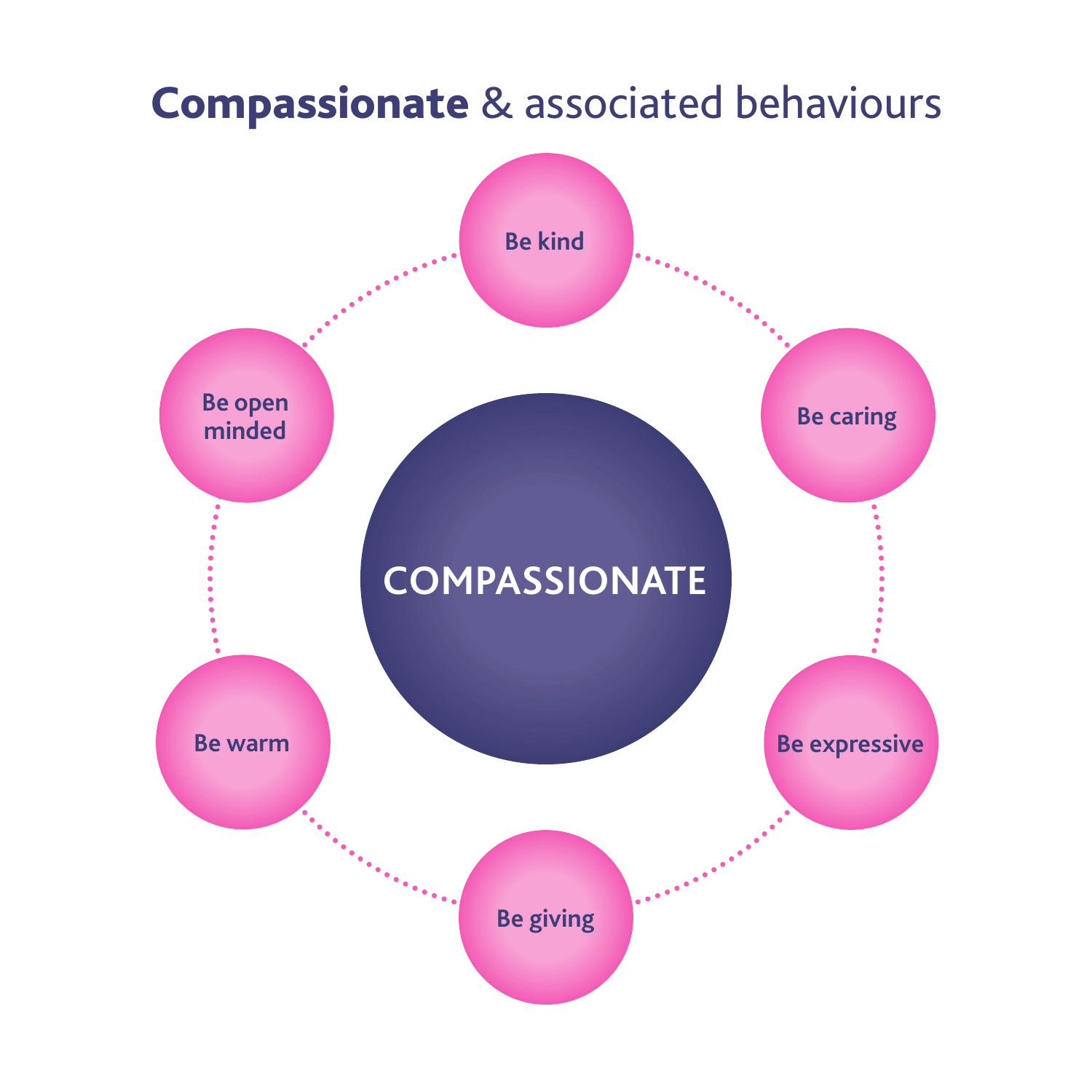# **COMPASSIONATE**

Here are the behaviours associated with Compassionate:

#### **BE KIND**

Being kind to one another is integral to building and developing positive relationships.

Listening to others, taking the time to understand their views, hearing and appreciating their concerns are all key to this. Be aware of what is going on with people around you and offer support where you can.

# **BE CARING**

Caring is at the heart of everything we do and everyone who works at St Luke's understands that. As well as caring about our standards for our service users, clients and customers, we also need to care for each other as colleagues.

Caring about and respecting each other is fundamental to building trust, gaining respect and getting the best out of the people that you work alongside.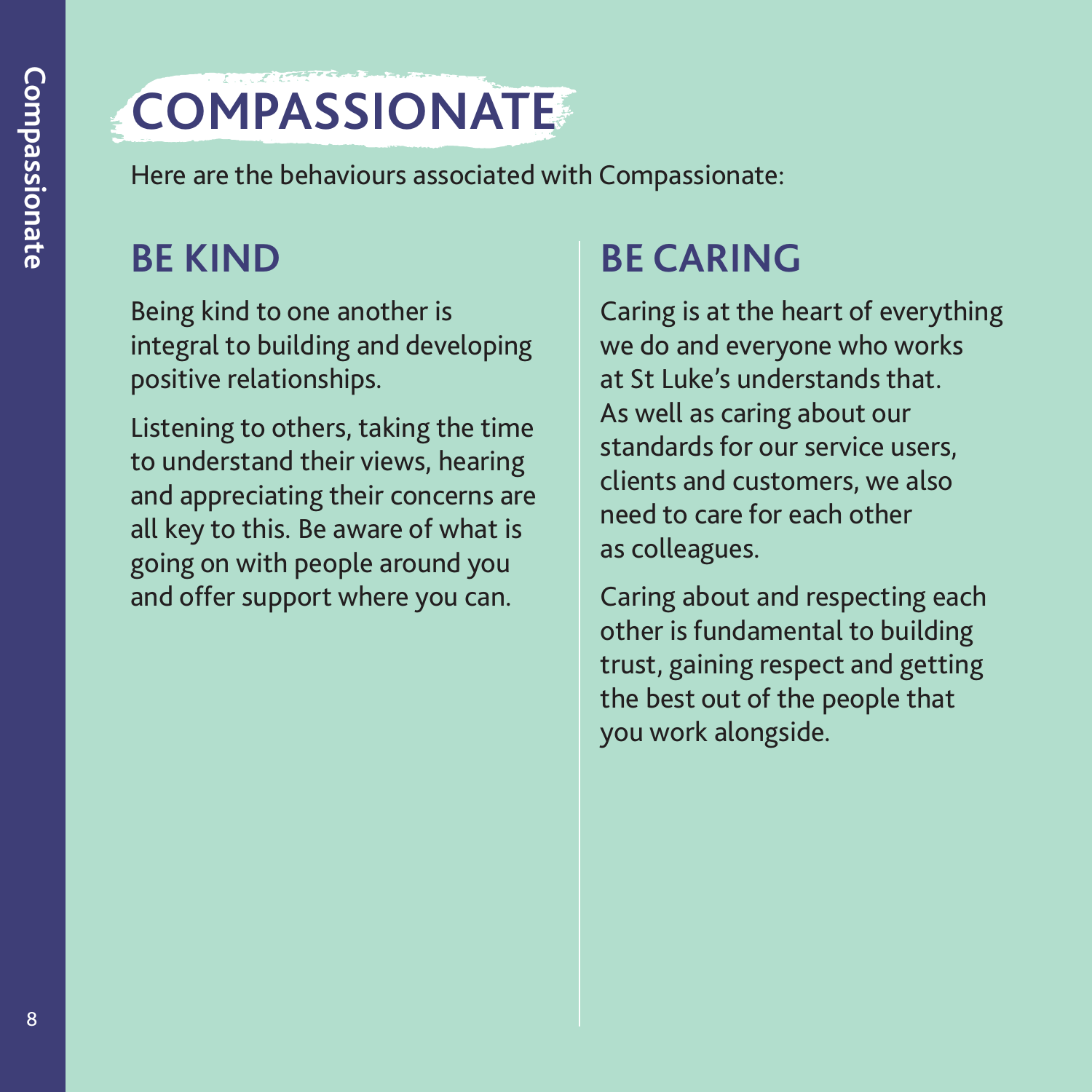# **BE WARM**

Being open and welcoming to everyone irrespective of background, faith, sexuality or race is integral to making St Luke's the outstanding organisation that it is. Whether you are engaging with a member of staff, a volunteer or a service user, everyone deserves to be treated in the same way. Engage with all people in a friendly and welcoming manner.

# **BE GIVING**

A "can do" attitude is particularly important at St Luke's and we are fortunate to have such a great team who are all passionate about what they do. By giving your time in a proactive way to colleagues, volunteers, service users and anyone you engage with on St Luke's matters, we are stronger.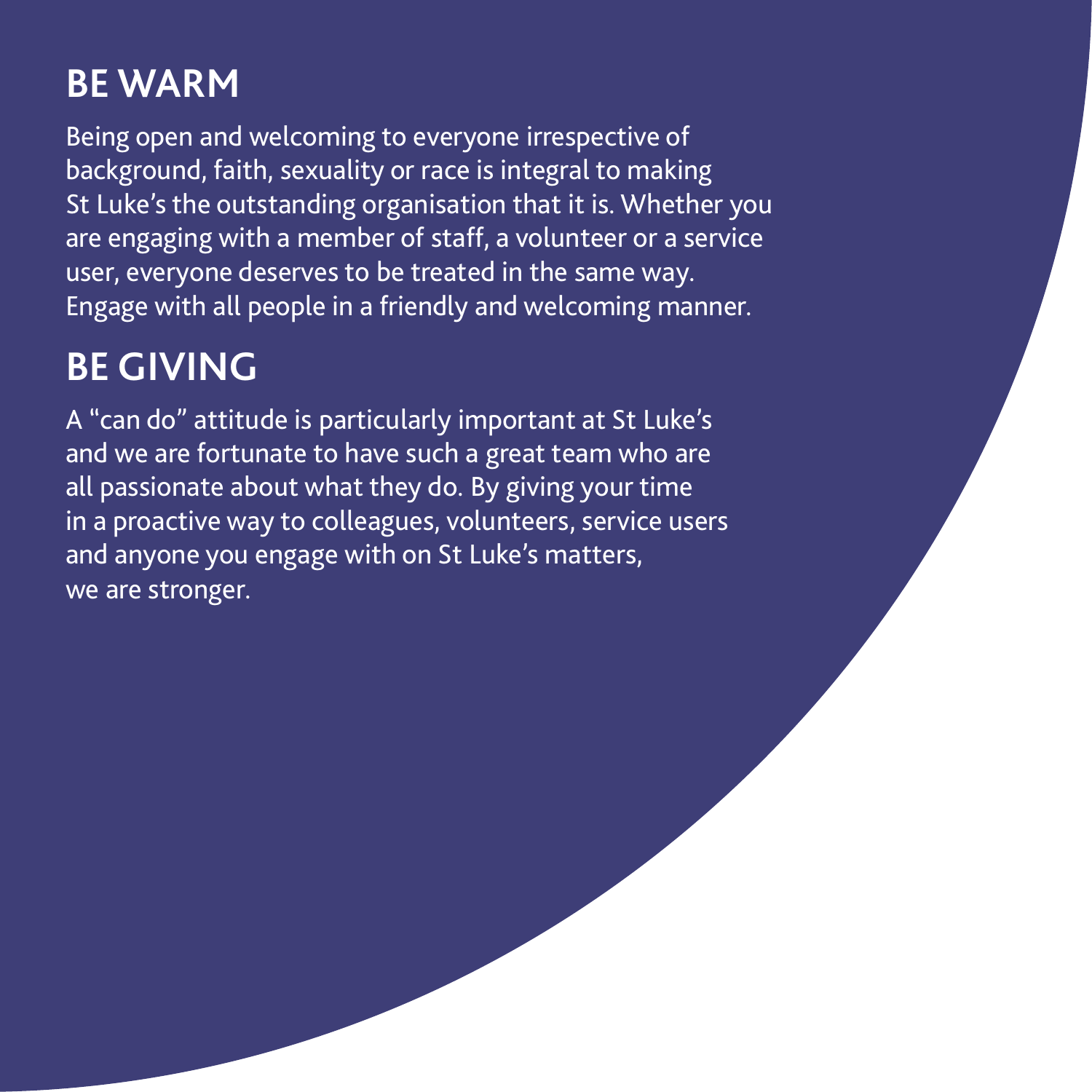#### **BE OPEN MINDED**

We are constantly seeking ways to improve and welcome ideas from all teams as to how we can do this.

We support others in generating and thinking through ideas. We live in a world of possibility, where open minds prepare to embrace change and listen to another point of view.

# **BE EXPRESSIVE**

We encourage people to be themselves whilst also being professional at all times in the workplace, but this doesn't mean that we should lose our own identities in the process.

Expressing who we are through words and actions allows others to understand what motivates us. So always be professional, but don't be afraid to be yourself too.

*"No one has ever become poor by giving."* 

Anne Frank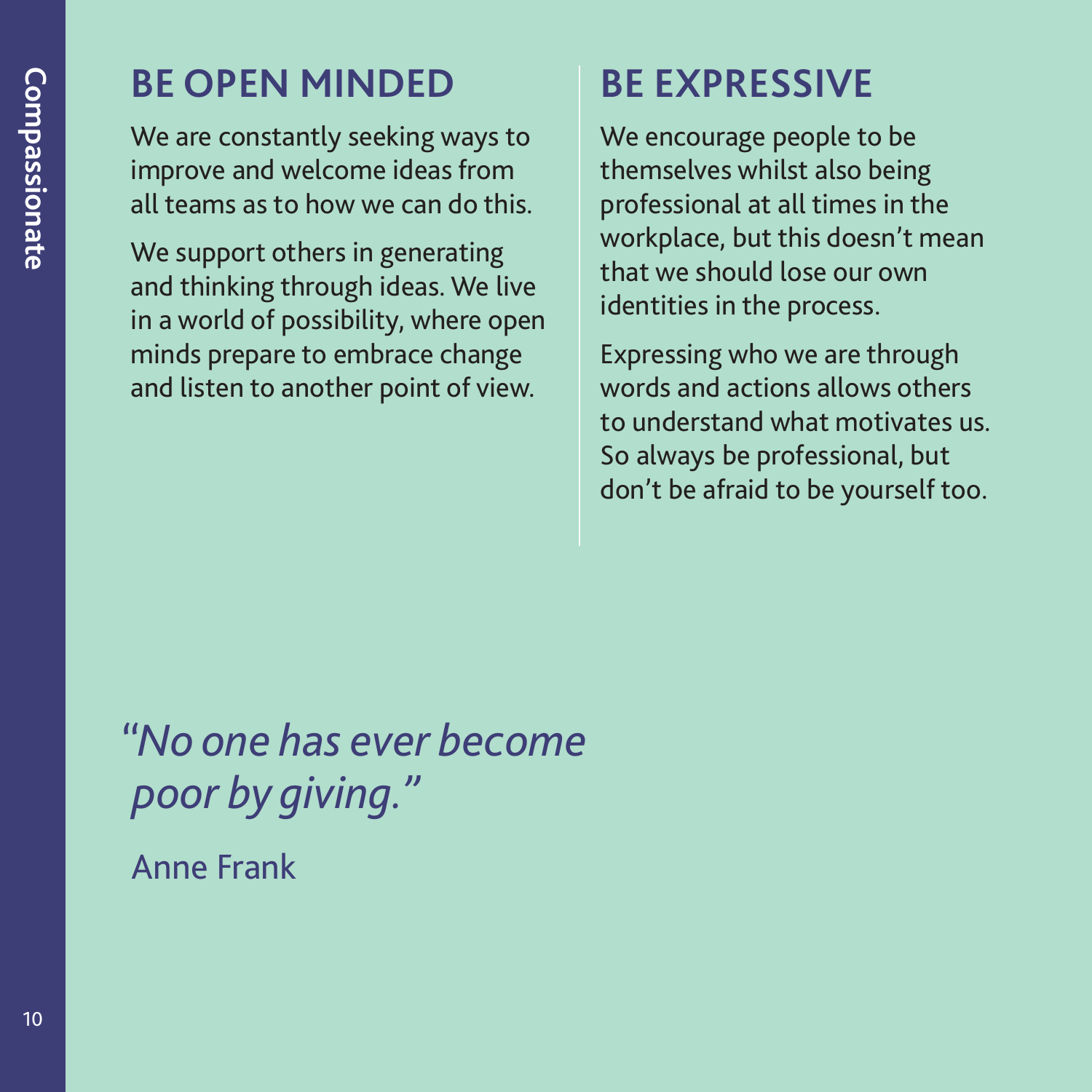# Dignified & associated behaviours

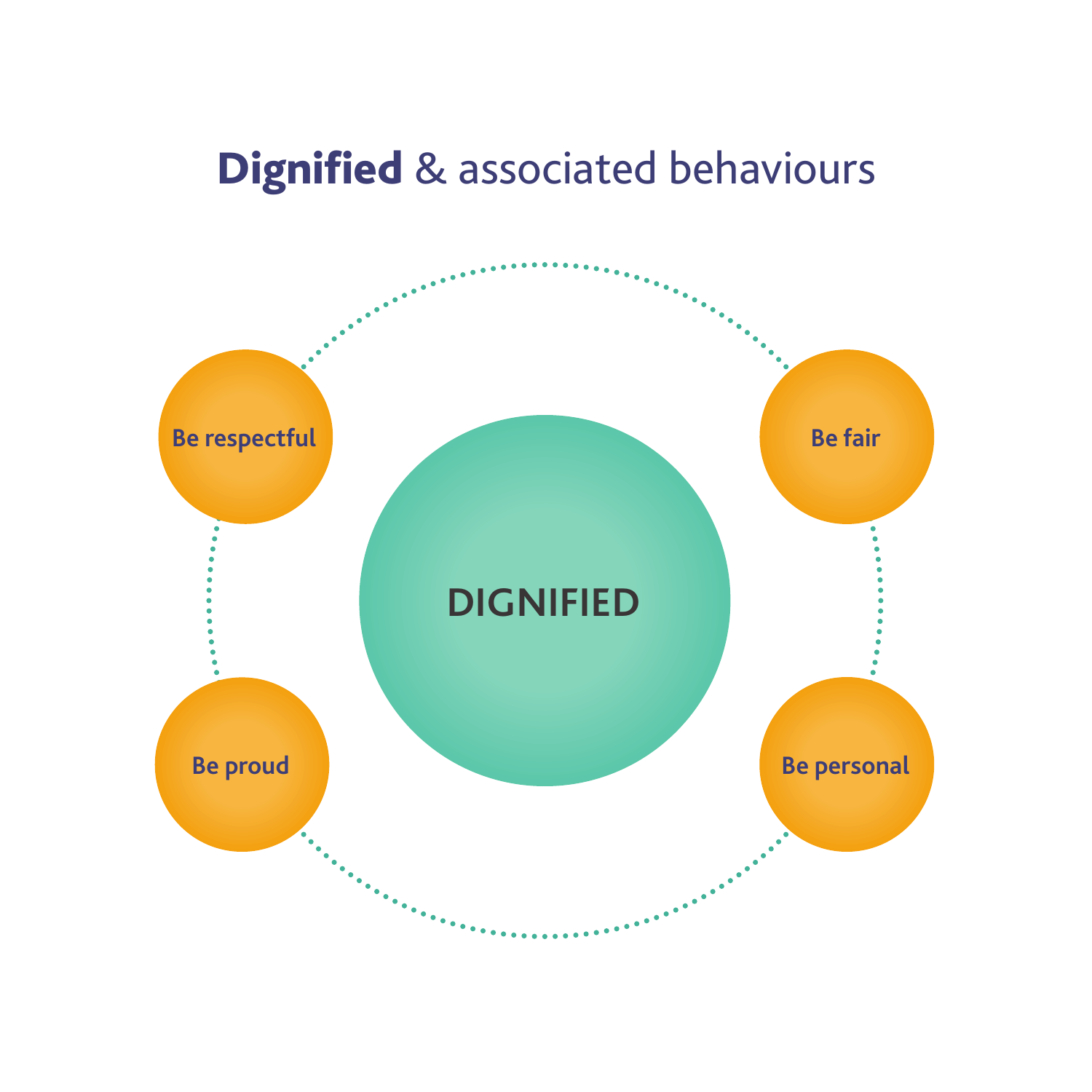

Here are the behaviours associated with Dignified:

#### **BE RESPECTFUL**

No one team is more important than the other. Teams work in different ways and with a range of processes and procedures in order to get their jobs done.

We encourage a culture where teams work in a way that best suits their role and successful outcome delivery. Listen to others and don't talk over people. Respect the fact that not everyone works or acts as you do.

### **BE FAIR**

We are fair and consistent in our dealings with others. We are open and upfront in our approach, and treat each other with respect. Dishonesty is never fair.

We recognise and accept responsibility for our actions, and the decisions we make. Being fair doesn't always mean being popular. We don't have favourites, we treat everyone in an unbiased manner.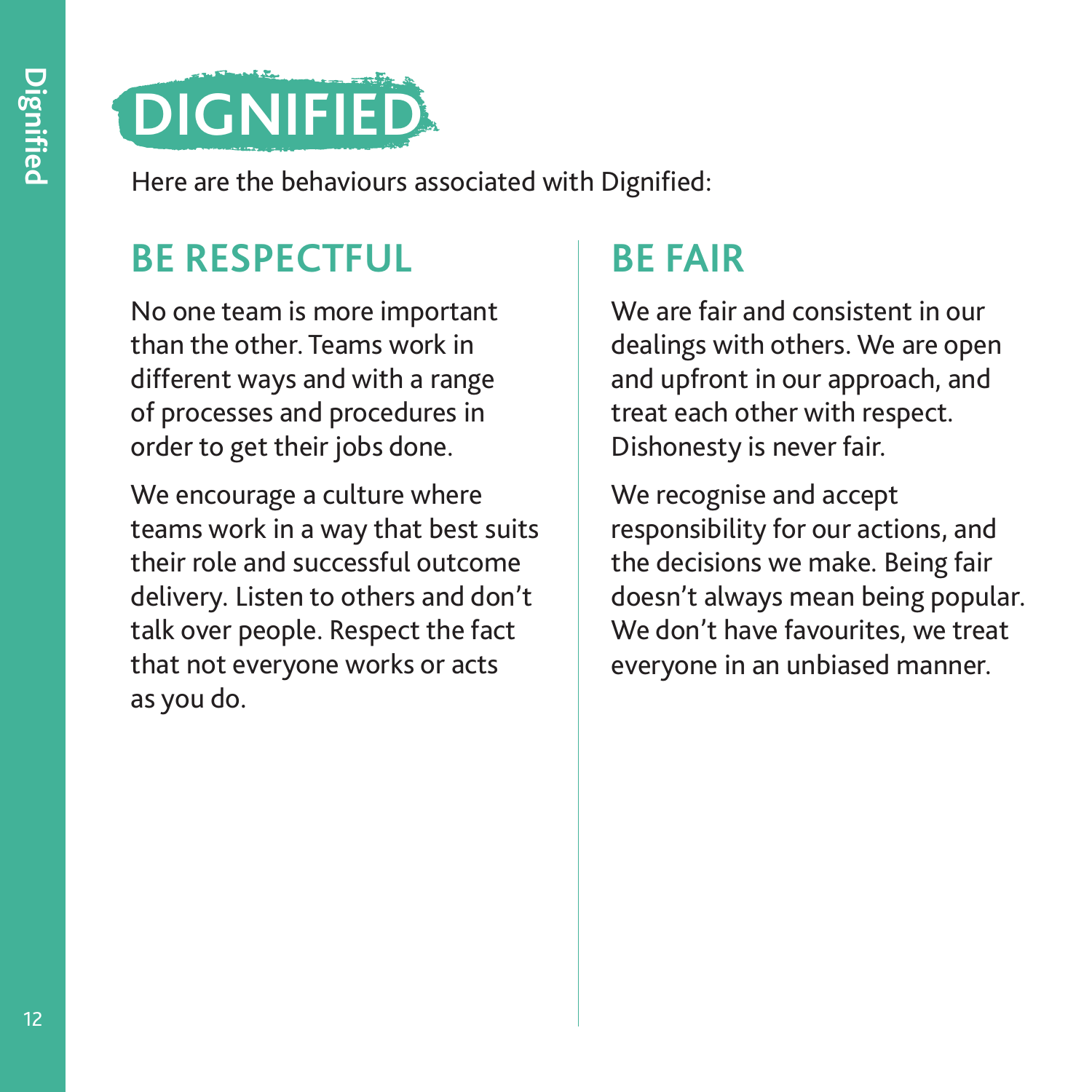#### **BE PERSONAL**

Regardless of our area of work, we believe in treating people as individuals, and fostering an inclusive working environment. We try to understand other perspectives and concerns.

Emotional awareness is integral to building an environment where everyone receives the attention they deserve. Listening to others, hearing their concerns and taking on board their views where possible and appropriate are all an integral part of this.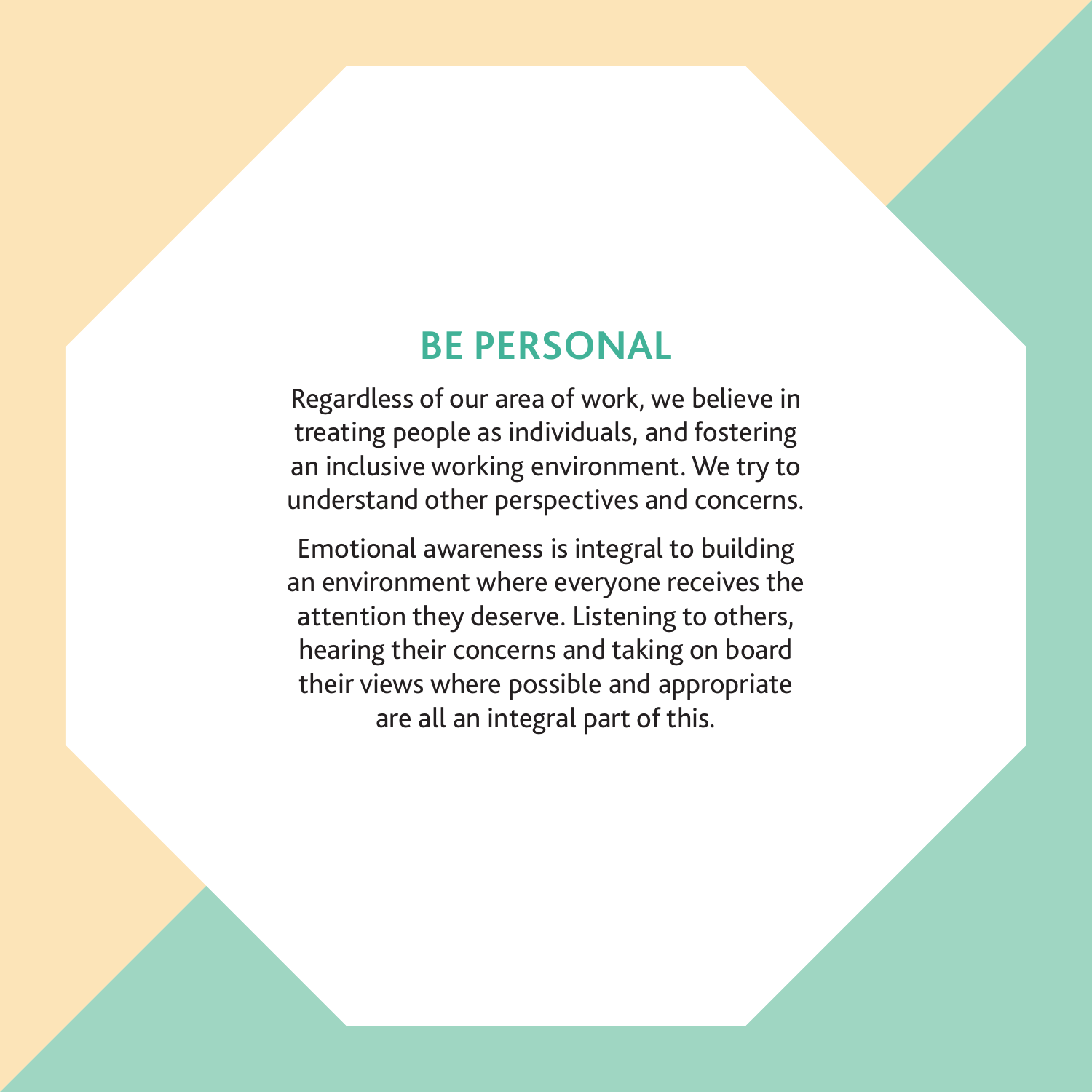#### **BE PROUD**

Being proud is the sense that you've done your job well and care about the outcome of your work. Building trust with colleagues will encourage a sense of shared pride in your work. Trust yourself and others, because we all bring unique experiences to work and we all have a role to play.

*"Politeness is a sign of dignity not subservience."* 

Theodore Roosevelt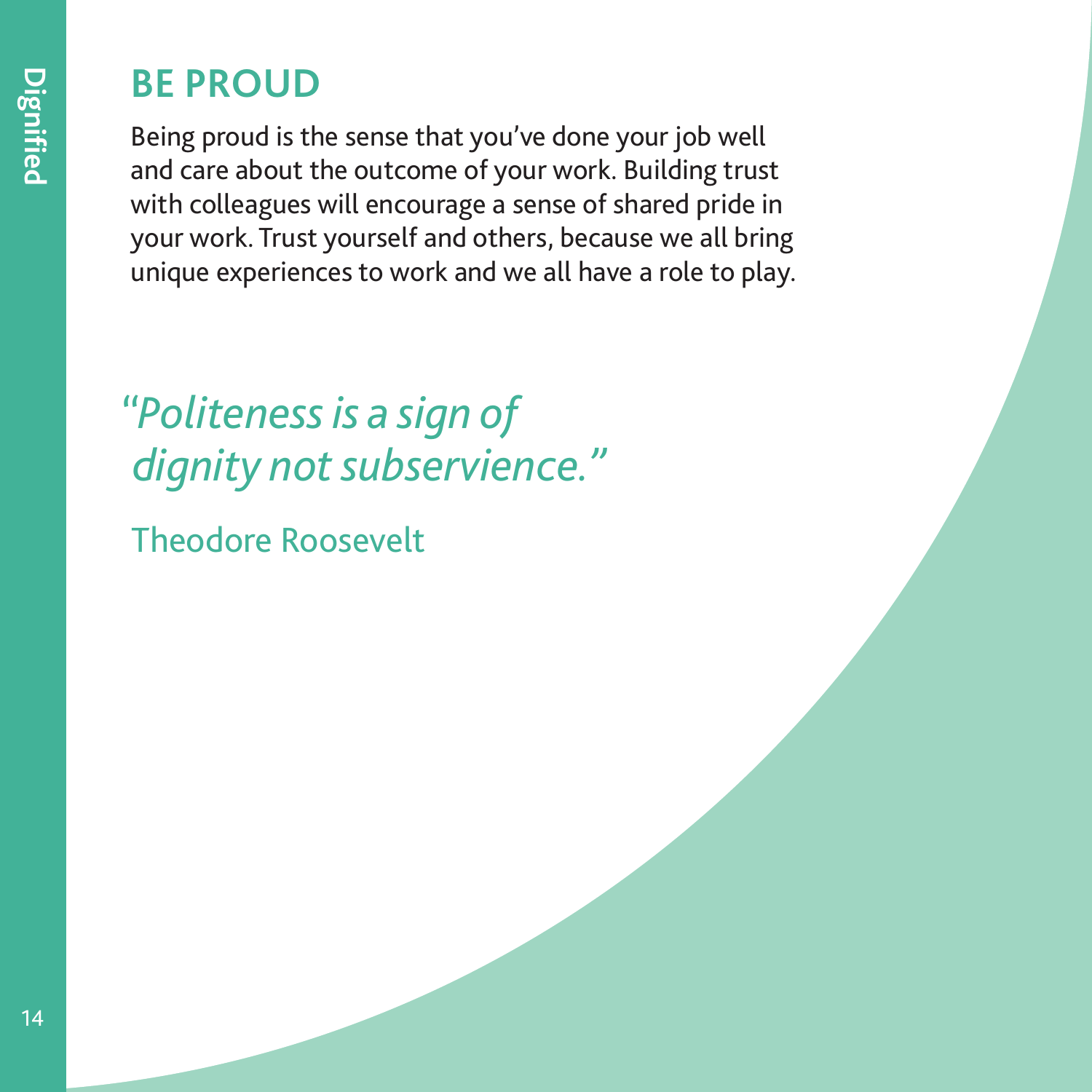# Inspired & associated behaviours

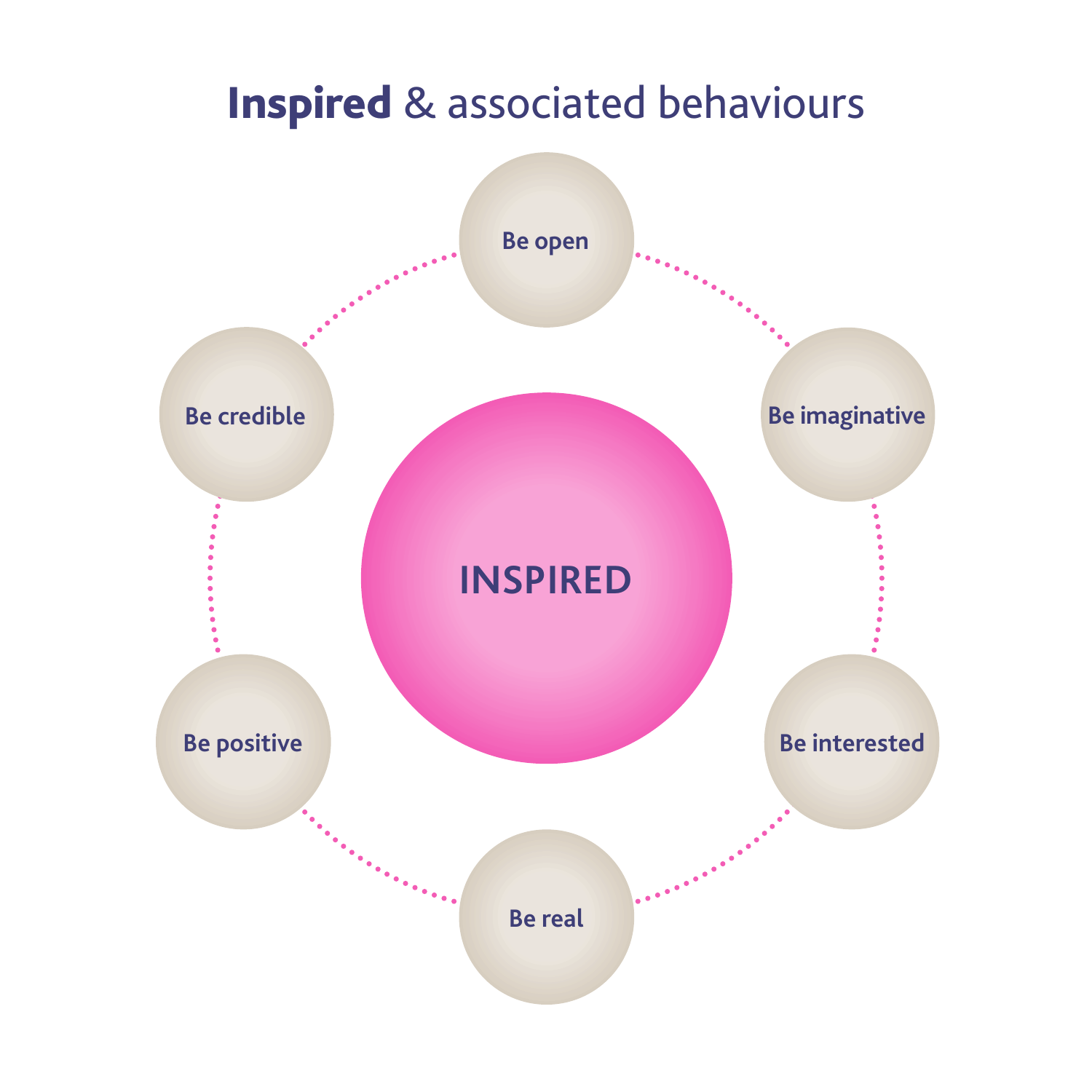# **INSPIRED**

Here are the behaviours associated with Inspired:

#### **BE OPEN**

Be honest and raise concerns you may have and you will be listened to. Sometimes you may feel very strongly and perhaps emotional about something at work.

We have a culture of openness and inclusivity so don't be afraid of raising issues if you feel you need to.

# **BE IMAGINATIVE**

We constantly look for better ways of doing things, whatever team we work within. We continually strive to create innovative new ways of enhancing our daily work.

We recognise that being imaginative needs to run alongside meeting our commitments, planning and adhering to robust process where relevant.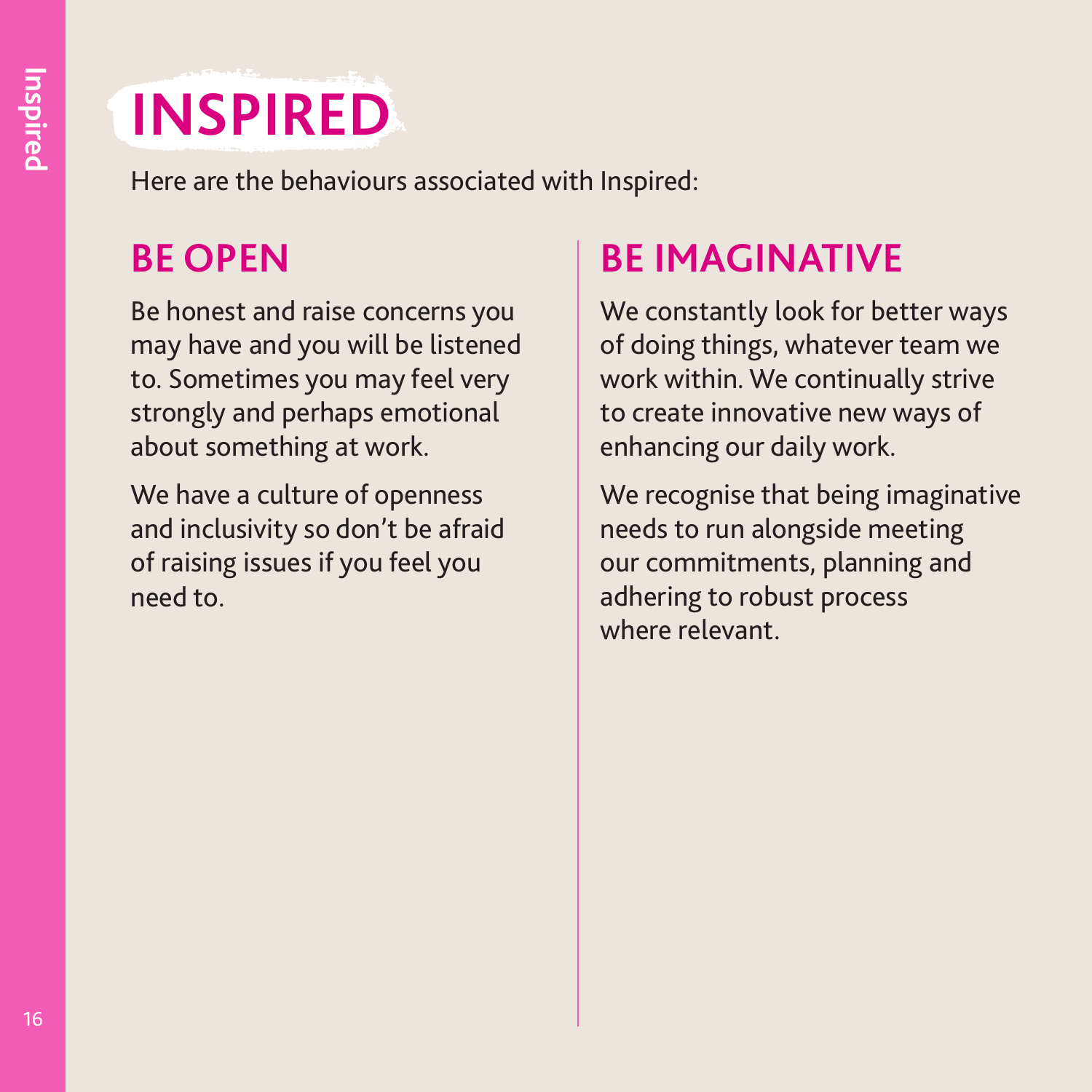#### **BE INTERESTED**

We understand our work and how we each contribute to giving people the care they deserve. We talk about this with others, sharing the information in a relevant and interesting way.

Regardless of our role, we get to know our "customer" (internal or external) and go the extra mile to provide an outstanding level of service. This is part of being a person-centred organisation.

## **BE REAL**

We consider the practical implications of what we do, and make sound judgements based on information available to us. The reality of our work is never ignored and we have the courage to tell people's stories in order to help and encourage others to tell theirs.

We have difficult conversations even when this doesn't feel comfortable. In turn, we are also open to challenge, and we offer positive and constructive feedback to those we work alongside.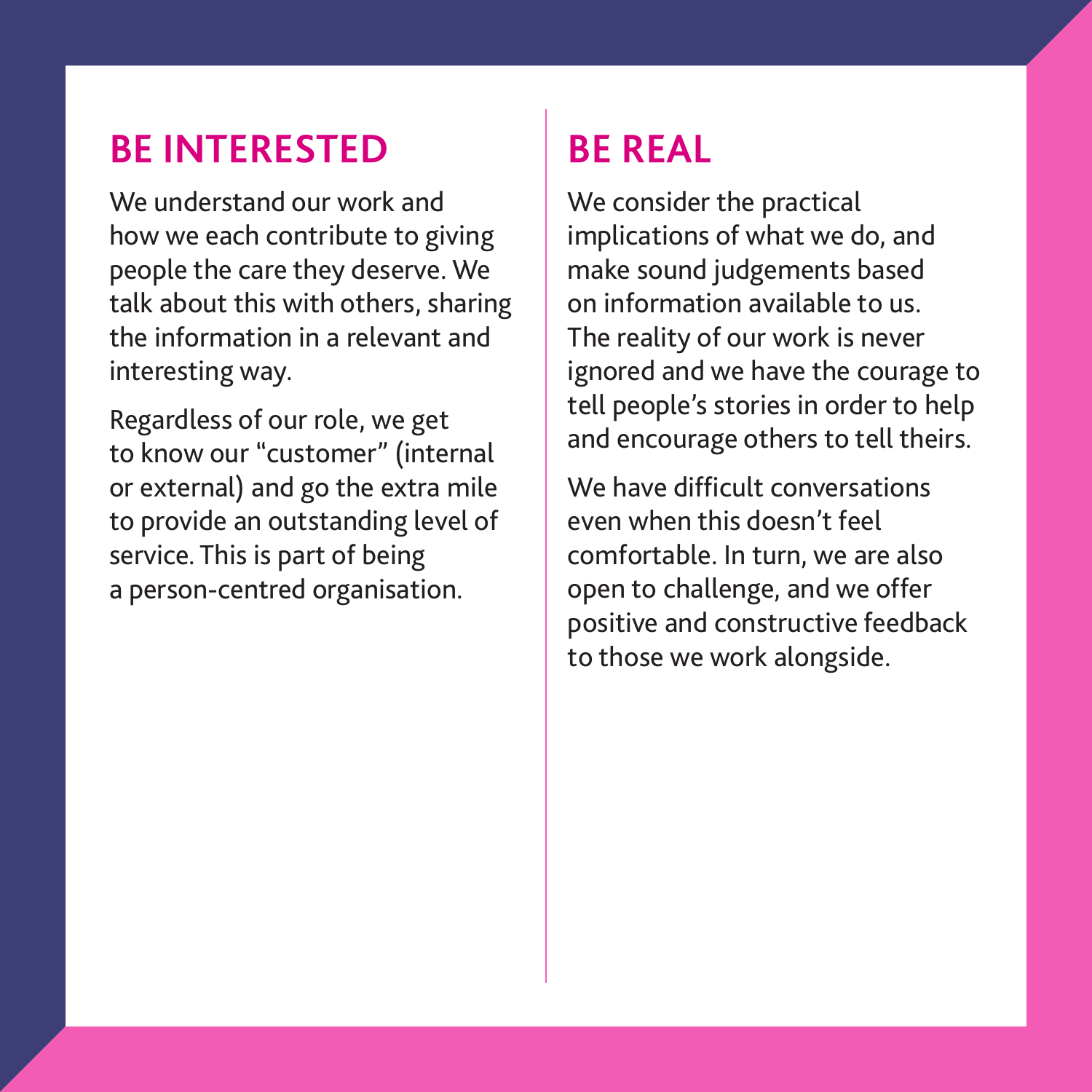# **BE POSITIVE**

We are always looking for new ways to achieve more for the people we support. But we recognise that changing things can be unsettling. We encourage a response to the unknown with an open mind and a positive manner.

We endeavour to display positive body language as a means of good communication, always showing interest and enthusiasm.

# **BE CREDIBLE**

We work in a culture whereby it's OK to fail, as we all do at some point. If you make a mistake that reflects poorly on you, tell your line manager before (s)he asks about it. Explain what you did, why you were wrong, and what you propose doing about it.

Do what you say you're going to do, by when you say you're going to do it (or update people accordingly). If you do this 100 % consistently, you'll become known for being reliable and keeping promises.

*"We delight in the beauty of the butterfly, but rarely admit the changes it has gone through to achieve its beauty."* 

Maya Angelou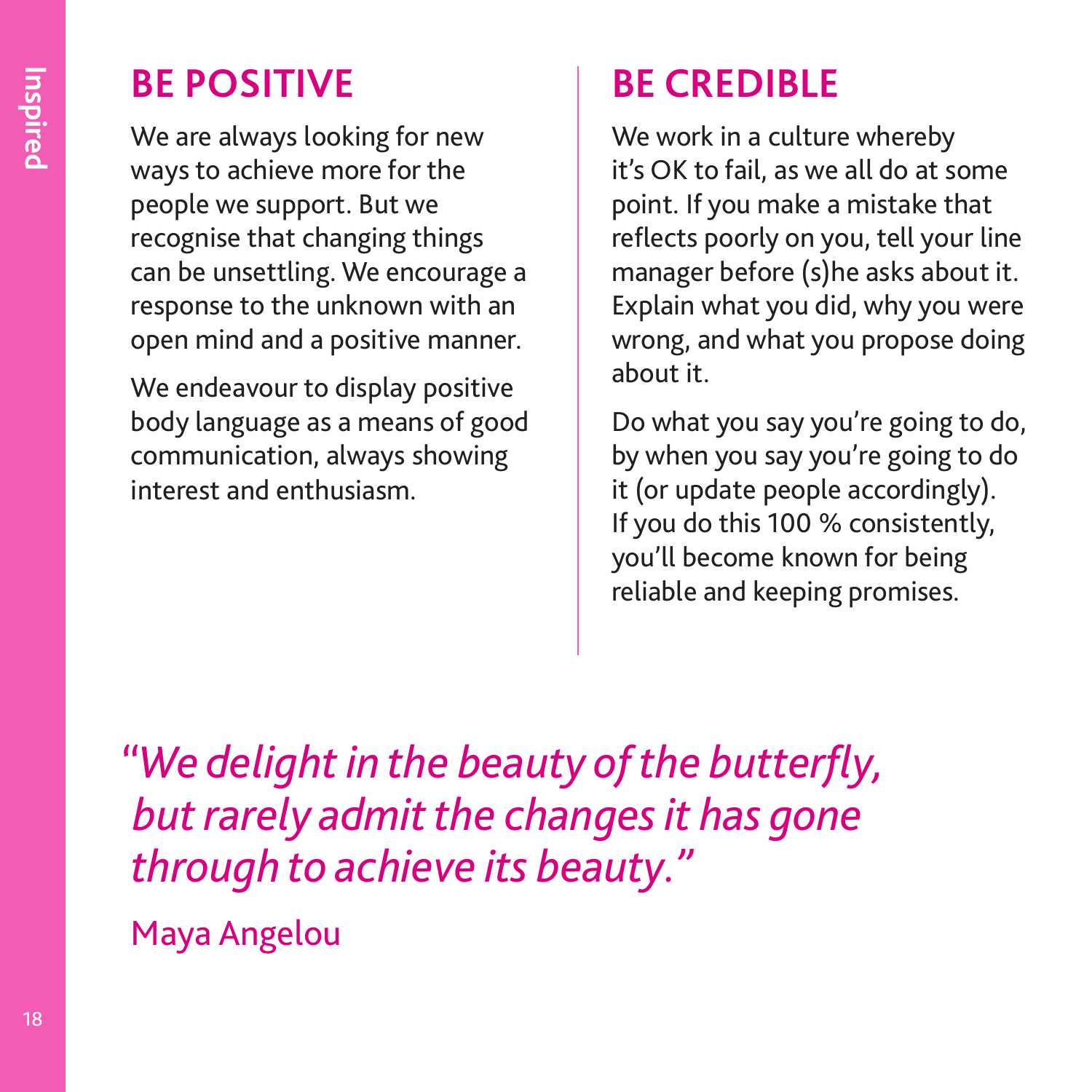# Pioneering & associated behaviours

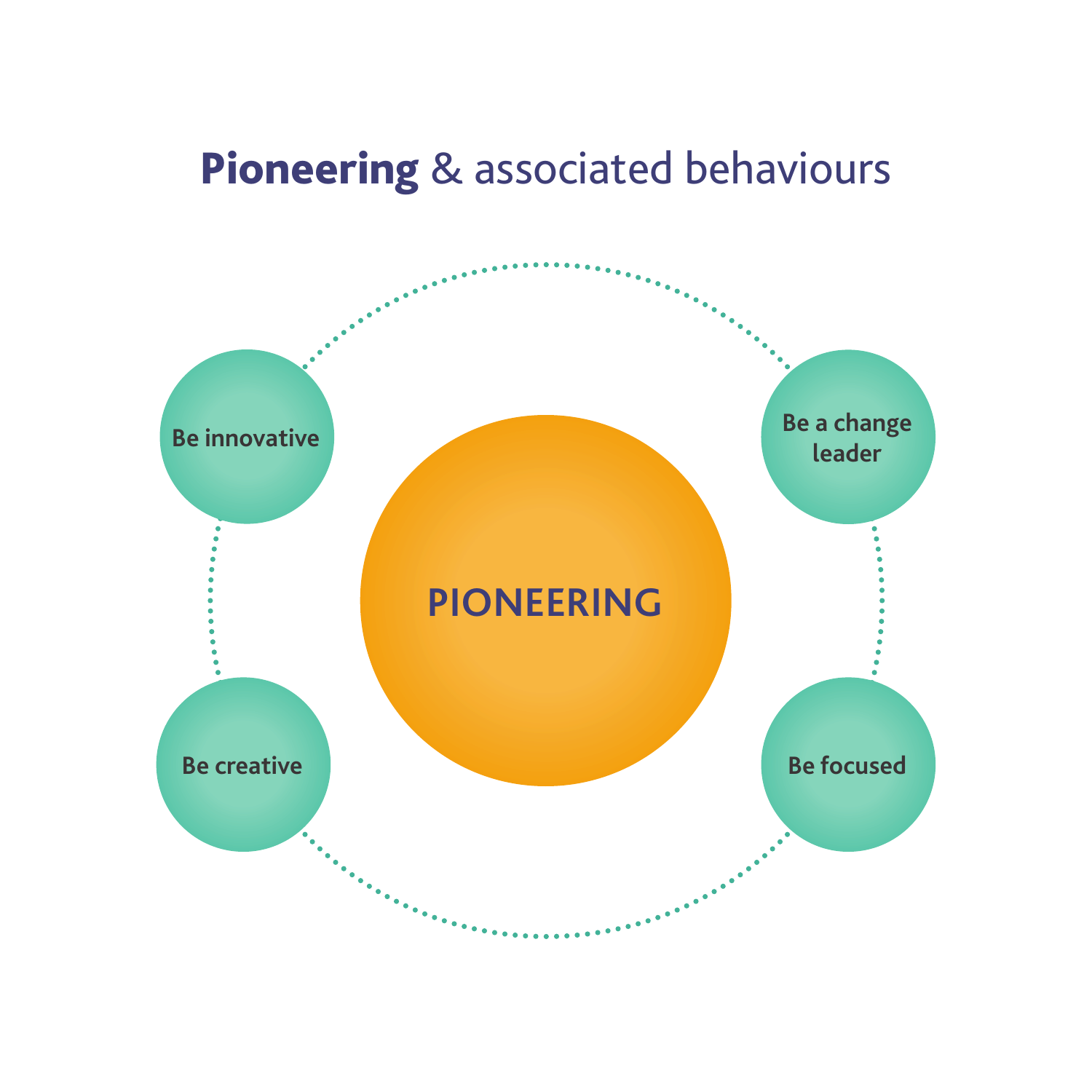

Here are the behaviours associated with Pioneering:

#### **BE A CHANGE LEADER**

We support each other through change, communicating the need for change and what this means for those involved. Change can be exciting but it can also be unsettling. We seek to understand others' reactions and support them through the change process.

Whether in a direct care role or in support of this, we lead by example and encourage others to lead their teams by example.

# **BE FOCUSSED**

We strive to continuously improve the support and care we deliver. We keep up to date with new thinking in our areas of expertise, and developments in our areas of work. We look for new ways to develop our skills and knowledge with a firm focus on delivering outstanding care and support.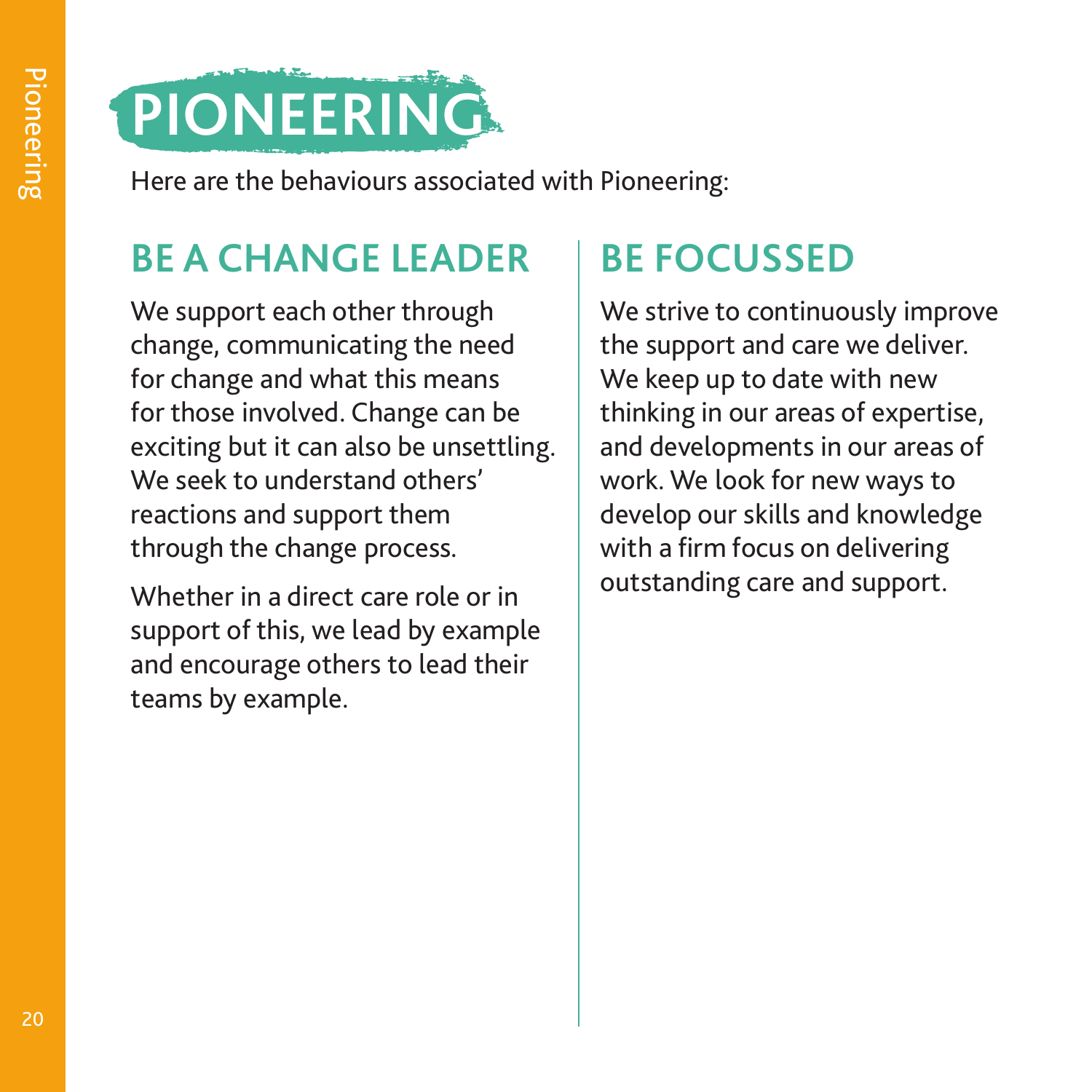#### **BE CREATIVE**

We are creative in how we approach problems and overcome challenges, and in finding the most effective solution. We support others in generating and thinking through ideas.

We actively seek opportunities to try innovative and creative ways of doing things, and share our learning with others.

# **BE INNOVATIVE**

We have the courage of our own convictions, speaking out for what we believe in and to further the cause of those we support and care for. In doing so, we remain curious, seeking to understand the views and opinions of others.

We believe in the notion of "nothing ventured, nothing gained", whilst always being mindful of the environment we operate in.

*"Each person must live their life as a model for others."* 

Rosa Parks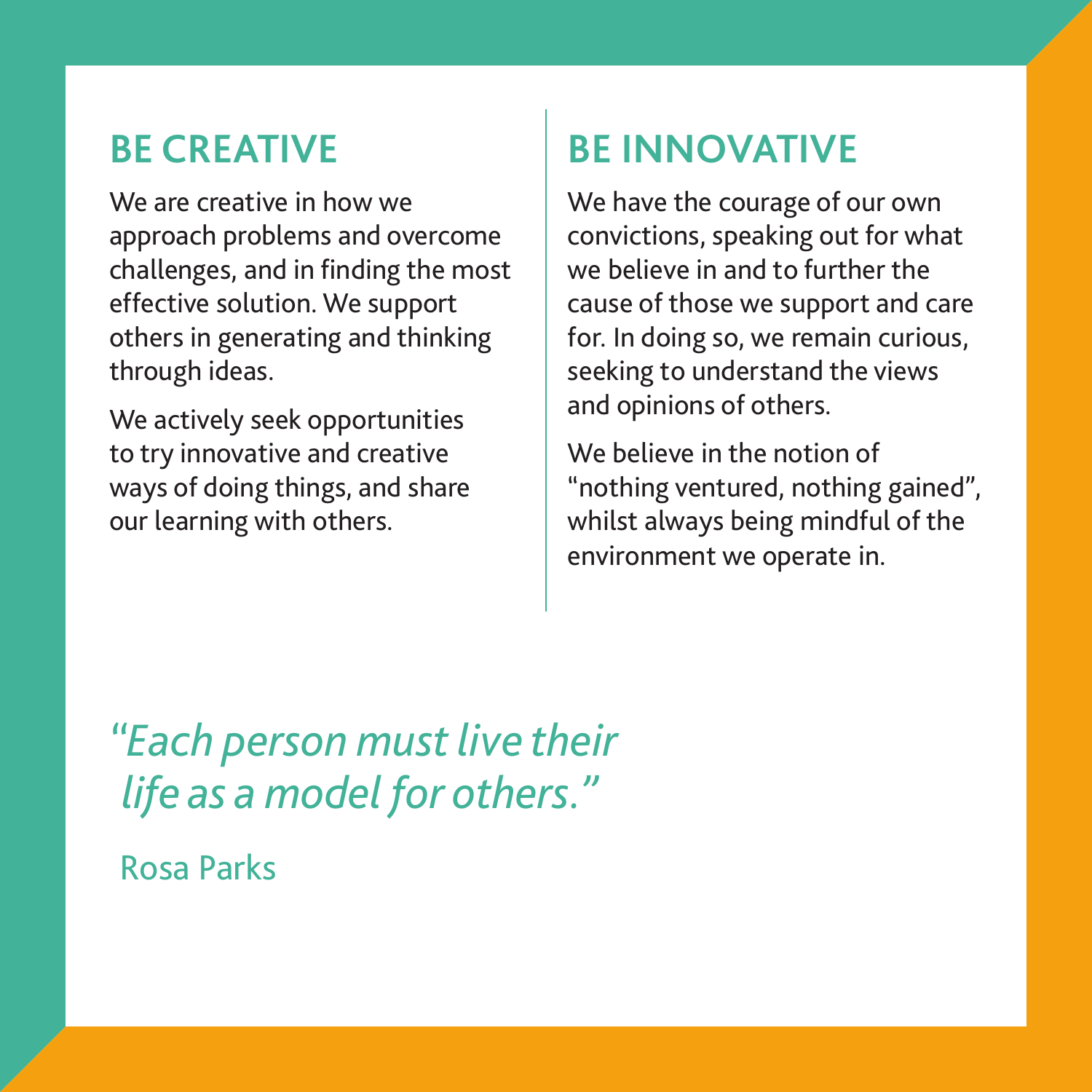#### **MAKING OUR BEHAVIOURS PART OF ALL WE DO**

Our St Luke's values and behaviours will contribute to our success, and will support us in achieving our vision for an environment where everyone benefits from personalised and compassionate care when they need it most.

Our values will help to guide us in our ethical and good practice and assist in our decision making. By putting our values at the heart of everything we do we can ensure St Luke's continues to be a great place to work.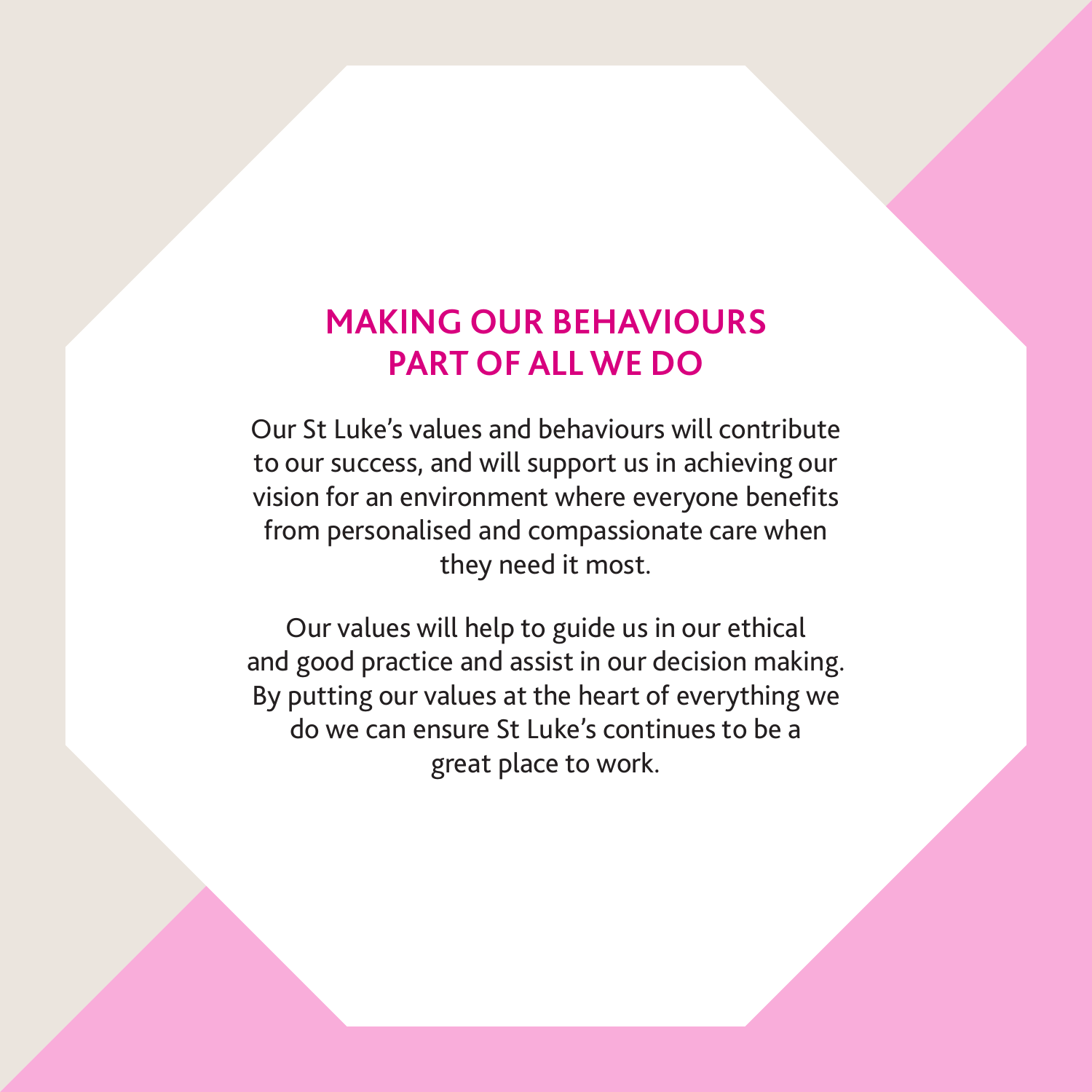#### **EMBEDDING OUR BEHAVIOURS**

Our values and behaviours belong to everyone who works at St Luke's. No one person owns them, but you all have responsibility to ensure that our values and behaviours are a core part of our working lives.

We encourage you to talk about the values and behaviours. Openly discuss what they mean in the context of your work.

Think about where are we performing well against the values and behaviours. Where can we continue to develop and improve?

Hold yourself and others to account for delivering our values.